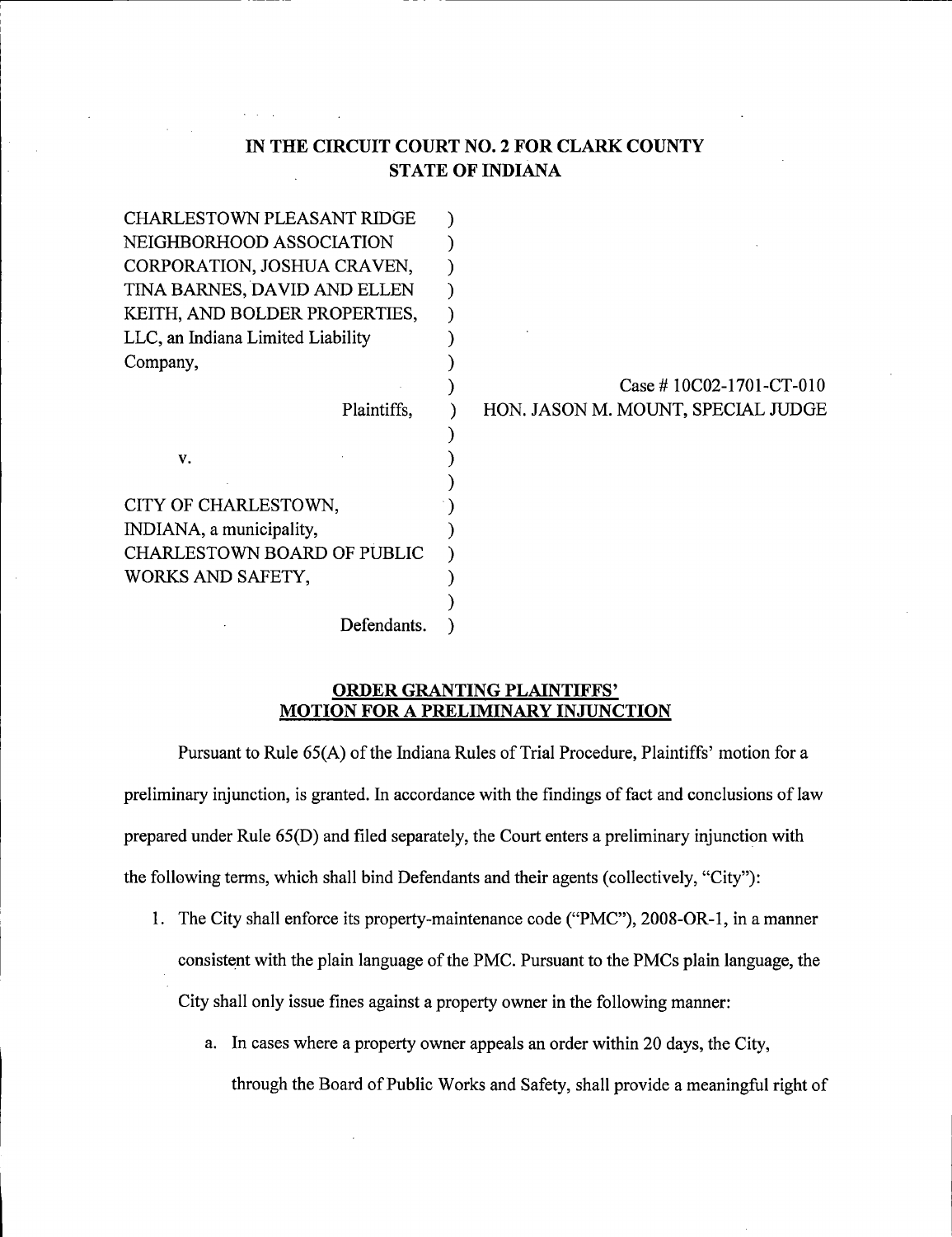appeal, and shall only fine the property owner if it determines that the property owner has willfully failed to comply with a notice of violation within a reasonable time;

- b. In all cases, the City shall give property owners a reasonable time to comply with <sup>a</sup>notice of violation. As the PMC does not define "reasonable time," and as the City has opted to implement certain provisions of the UBL, and cites the UBL in it's Citation, between 10 and 60 days, depending on the violation and the goodfaith effort of the property owner to cure, shall be a "reasonable time.";
- c. In cases where a property owner does not appeal an order within 20 days, the City, through its enforcement authority, shall only impose a fine after the property owner has failed or refused to comply with the order within a reasonable time.
- 2. The City shall enforce its property-maintenance code, 2008-OR-1, in a manner consistent with the plain language of the ordinance, and, pursuant to its plain language, shall allow property owners a reasonable time to comply with a notice of violation before they are sanctioned in any way, including before they are fined;
- 3. The City shall not fine property owners in Pleasant Ridge, or seek to collect fines against property owners in Pleasant Ridge, to a greater degree than it does against Pleasant Ridge Redevelopment, LLC (or any other entity controlled by a private developer). Specifically, if the City waives fines for properties owned, or that were owned until they were demolished, by Pleasant Ridge Redevelopment, LLC, then it must waive fines imposed on other property owners in Pleasant Ridge such as Plaintiff Association;
- 4. This Order shall take immediate effect and remain in place until modified by the Court or replaced by the terms of a final judgment in this case.

 $\overline{2}$